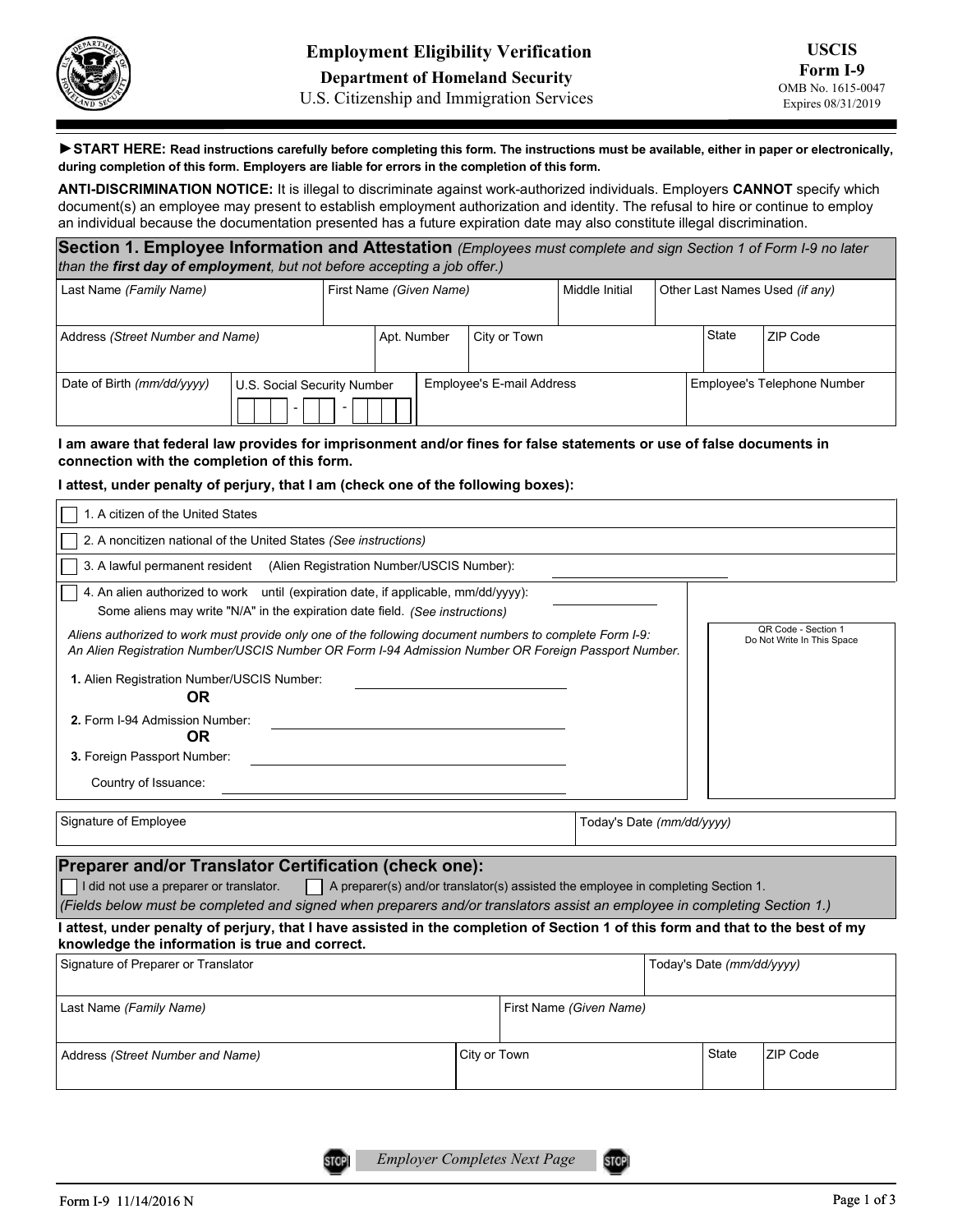

## Employment Eligibility Verification

Department of Homeland Security

U.S. Citizenship and Immigration Services

### Section 2. Employer or Authorized Representative Review and Verification (Employers or their authorized representative must complete and sign Section 2 within 3 business days of the employee's first day of employment. You must physically examine one document from List A OR a combination of one document from List B and one document from List C as listed on the "Lists of Acceptable Documents.") Employee Info from Section 1 | Last Name (Family Name) | First Name (Given Name) | M.I. | Citizenship/Immigration Status List A Identity and Employment Authorization **Internal Communisty Communisty** Identity **Internal Communisty Communisty** Employment Authorization OR List B AND List C Additional Information QR Code - Sections 2 & 3 Do Not Write In This Space Document Title Issuing Authority Document Number Expiration Date (if any)(mm/dd/yyyy) Document Title Issuing Authority Document Number Expiration Date (if any)(mm/dd/yyyy) Document Title Issuing Authority Document Number Expiration Date (if any)(mm/dd/yyyy) Document Title Issuing Authority Document Number Expiration Date (if any)(mm/dd/yyyy) Document Title Issuing Authority Document Number Expiration Date (if any)(mm/dd/yyyy)

Certification: I attest, under penalty of perjury, that (1) I have examined the document(s) presented by the above-named employee, (2) the above-listed document(s) appear to be genuine and to relate to the employee named, and (3) to the best of my knowledge the employee is authorized to work in the United States.

The employee's first day of employment (mm/dd/yyyy): (See instructions for exemptions)

| Signature of Employer or Authorized Representative                                                                                                                                                                                                                |  |  | Today's Date(mm/dd/yyyy)                            |                 |                | Title of Employer or Authorized Representative |                                          |                                       |          |  |  |
|-------------------------------------------------------------------------------------------------------------------------------------------------------------------------------------------------------------------------------------------------------------------|--|--|-----------------------------------------------------|-----------------|----------------|------------------------------------------------|------------------------------------------|---------------------------------------|----------|--|--|
| Last Name of Employer or Authorized Representative                                                                                                                                                                                                                |  |  | First Name of Employer or Authorized Representative |                 |                |                                                | Employer's Business or Organization Name |                                       |          |  |  |
| Employer's Business or Organization Address (Street Number and Name)                                                                                                                                                                                              |  |  |                                                     | City or Town    |                |                                                |                                          | State                                 | ZIP Code |  |  |
| Section 3. Reverification and Rehires (To be completed and signed by employer or authorized representative.)                                                                                                                                                      |  |  |                                                     |                 |                |                                                |                                          |                                       |          |  |  |
| A. New Name (if applicable)                                                                                                                                                                                                                                       |  |  |                                                     |                 |                |                                                | <b>B.</b> Date of Rehire (if applicable) |                                       |          |  |  |
| Last Name (Family Name)<br>First Name (Given Name)                                                                                                                                                                                                                |  |  |                                                     |                 | Middle Initial |                                                | Date (mm/dd/yyyy)                        |                                       |          |  |  |
| C. If the employee's previous grant of employment authorization has expired, provide the information for the document or receipt that establishes<br>continuing employment authorization in the space provided below.                                             |  |  |                                                     |                 |                |                                                |                                          |                                       |          |  |  |
| l Document Title                                                                                                                                                                                                                                                  |  |  |                                                     | Document Number |                |                                                |                                          | Expiration Date (if any) (mm/dd/yyyy) |          |  |  |
| attest, under penalty of perjury, that to the best of my knowledge, this employee is authorized to work in the United States, and if<br>the employee presented document(s), the document(s) I have examined appear to be genuine and to relate to the individual. |  |  |                                                     |                 |                |                                                |                                          |                                       |          |  |  |
| Signature of Employer or Authorized Representative                                                                                                                                                                                                                |  |  | Today's Date (mm/dd/yyyy)                           |                 |                | Name of Employer or Authorized Representative  |                                          |                                       |          |  |  |